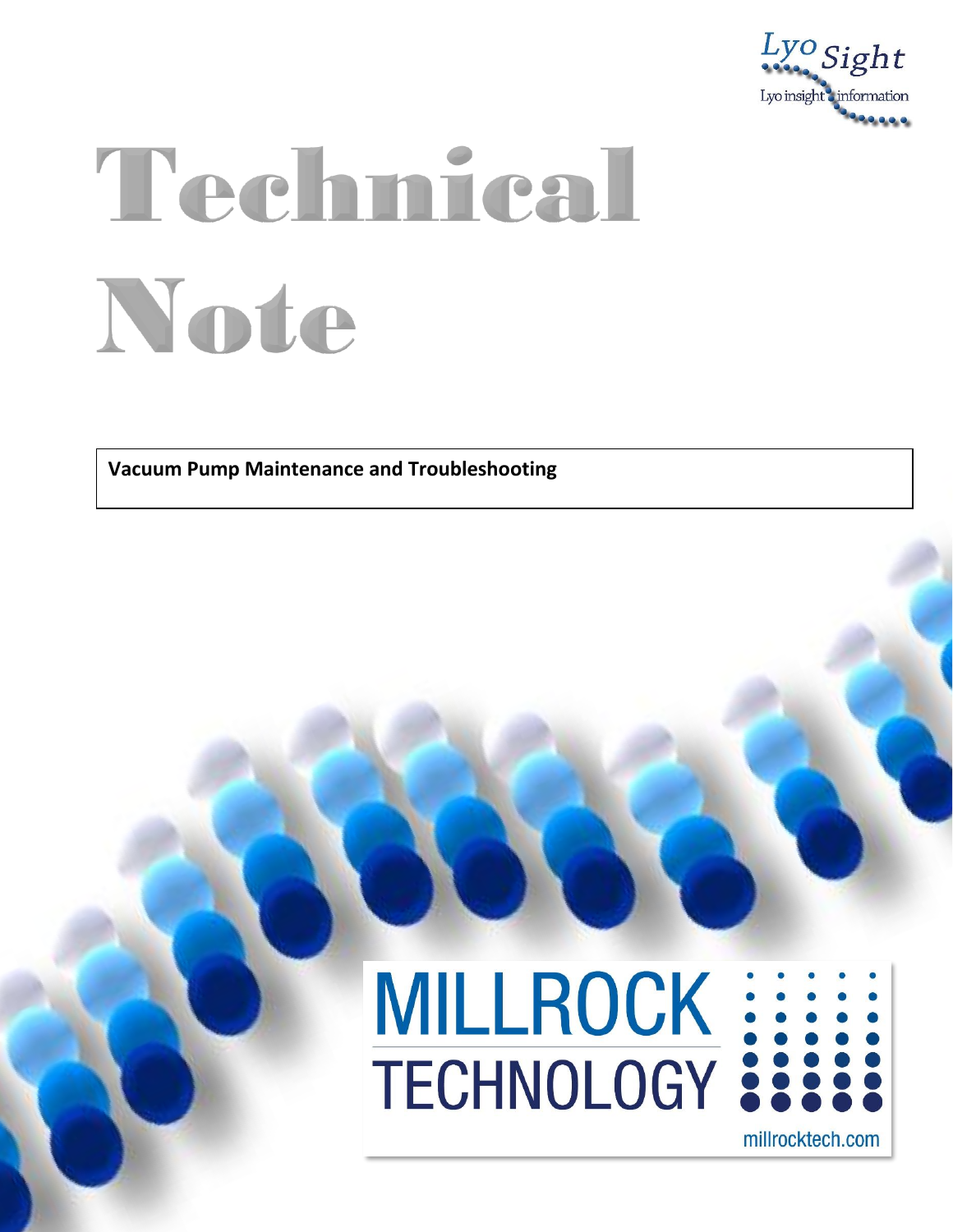

### **Vacuum Pump Maintenance and Troubleshooting**

June 2016 Evan Thompson

The vacuum pump is an integral part of freeze dryers and is pivotal to the freeze drying process in equipment today. The vacuum pump's primary purpose during primary drying is to evacuate noncondensable gases from the system, thus creating the low pressure environment necessary for sublimation.

In this discussion we will be focusing on the most common vacuum pump found on lyophilizers, two stage rotary vane oil sealed pumps. These pumps are relatively inexpensive (compared to dry pumps for example) and commonly found in most facilities.

#### *Visually Inspect Your Vacuum Pump Oil Before and After Every Run*

Maintenance of high quality vacuum pump oil is imperative to continuous operation of the freeze dryer. Most vacuum pumps are equipped with a site glass. You should verify in the pump instruction manual that the site glass is connected to the main oil charge and that it is a true indication of the quality of oil in the pump. As a rule of thumb the more highly refined the oil the more contaminants it can tolerate before having to be replaced. New vacuum pump oil is the same color as vegetable oil—almost clear. As it collects contaminants and breaks down as a result of lubricating the hot vacuum pump it will become darker and darker. Highly contaminated and broken down vacuum pump oil will turn dark brown or black. Ideally, the vacuum pump oil is replaced well before it turns dark brown. By the time it turns dark the integrity of the vacuum pump and its functionality will be compromised and servicing the pump itself may be required. The color diagram below is a general indication of pump oil quality.

Clean Oil Time to Change Oil

Highly contaminated & pump probably compromised

It is important to note that pump oil that has become contaminated with water will typically turn a milky white color.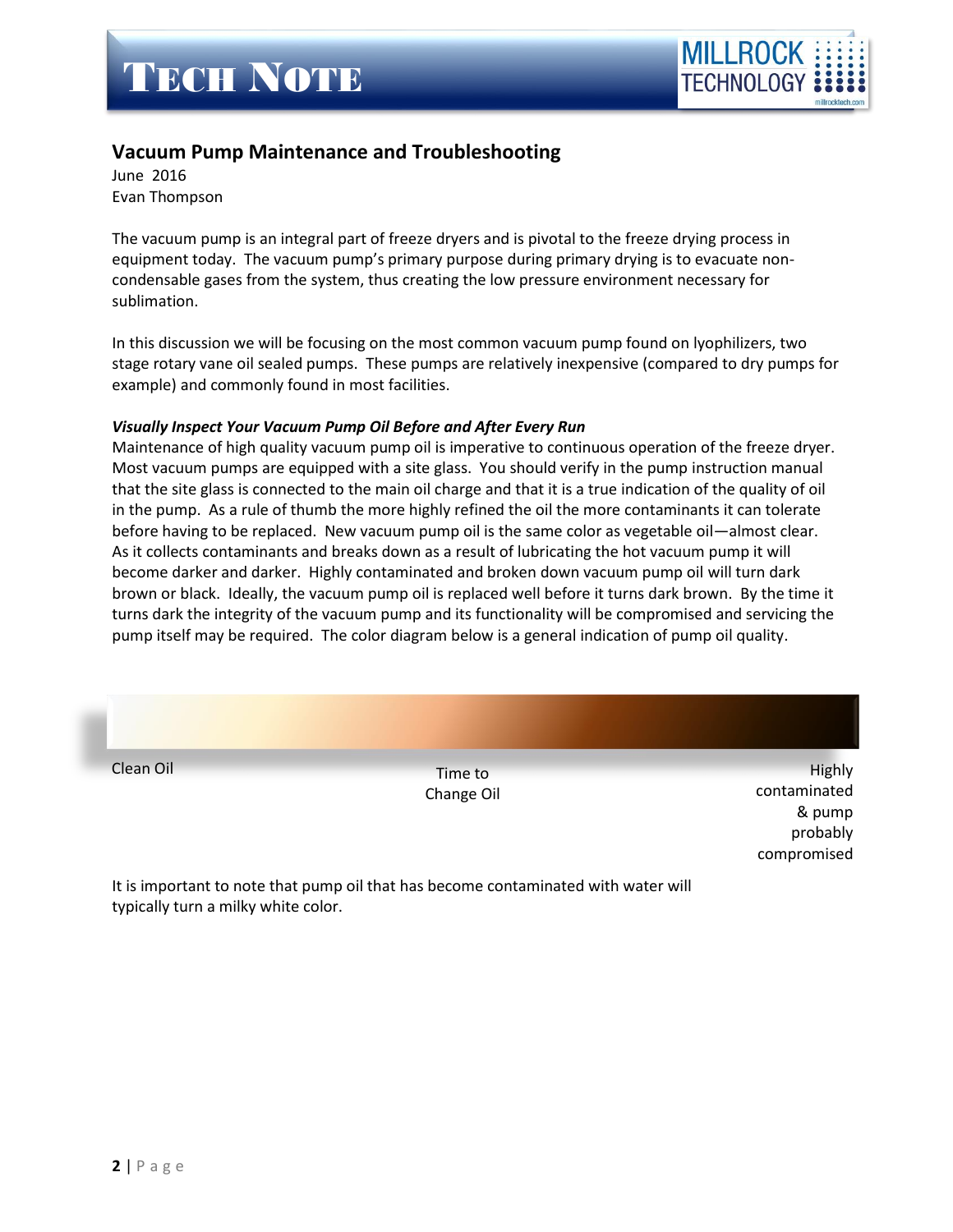## TECH NOTE



#### *When You Are Just Using Water as a Solvent*

In a freeze dryer the refrigerated condenser of the freeze dryer is built to trap the vast majority of water vapor that leaves the product. Condensers that are designed well and working properly will trap water in such a way that very little travels to the vacuum pump. However sometimes water will travel to the vacuum pump. These situations include but are not limited to:

- $\circ$  Vacuum is pulled on a system before the system is defrosted and emptied properly
- $\circ$  The load on the condenser is very large due to a product overload or product melting
- o The condenser refrigeration system is not working properly

As mentioned earlier, vacuum pump oil that is contaminated with water will often turn a milky white color. The oil charge may possibly be restored in this situation by running the vacuum pump with the gas ballast of the vacuum pump open for a period of time. When operating the vacuum pump's internal temperature exceeds 100C and consequently the water vapor will boil out of the pump. This process can be utilized to restore the quality of the pump oil to a usable state if the pump oil is not highly contaminated. Care should be taken to not leave the gas ballast open for long periods of time. During the time it is open it runs hotter, causing oil to break down faster, and it discharges some oil mist out of the outlet.

#### *When You Are Using a High Vapor Pressure Solvent*

In some freeze drying processes there are high vapor pressure solvents such as ethanol and TFA present. Oil sealed vacuum pumps are not meant to handle these solvents with efficiency. Typically, you can accommodate the use of these types of solvents but extra care must be taken. These solvents most likely have a freezing point below that of your condenser and thus will not freeze out on the condenser coil and remain trapped there until defrosting. To mitigate using high vapor pressure solvents care should be taken to first reduce the solvent content by any other means available, making the amount of solvent as little as possible. In freeze drying a solvent will most likely be the very first solvent to leave the product because of its high vapor pressure. We refer to this process as solvent flashing off. You may see the solvent liquefy to some extent on the condenser but ultimately it will travel to the vacuum pump. Running the vacuum pump with the gas ballast open so that the solvent will boil out of the pump when it hits the hot oil is advantageous. In this case it is recommended that a non-restrictive outlet line be installed. Care should be taken to design this outlet correctly so that anything that condenses in the outlet line does not run back into the pump outlet. If this is not feasible it may be necessary to put the vacuum pump under a hood to capture the exhausted solvents. Once the solvents have left the product the pressure in the system will start to go back down and the vacuum pump gas ballast should be closed.

#### *Care Should Be Taken to NOT Leave a Gas Ballast Open*

In normal operation of a vacuum pump the gas ballast remains closed. In cases where it needs to be opened the operator should be careful about closing the ballast as soon as possible. Leaving a gas ballast open will cause a vacuum pump to run hotter than normal and causes the vacuum pump oil to break down or "burn". In addition, and open gas ballast will cause additional oil mist to be evacuated out of the outlet. This loss of oil is problematic for anything the exhaust comes in contact with but also, in the extreme, empties the vacuum pump of oil.